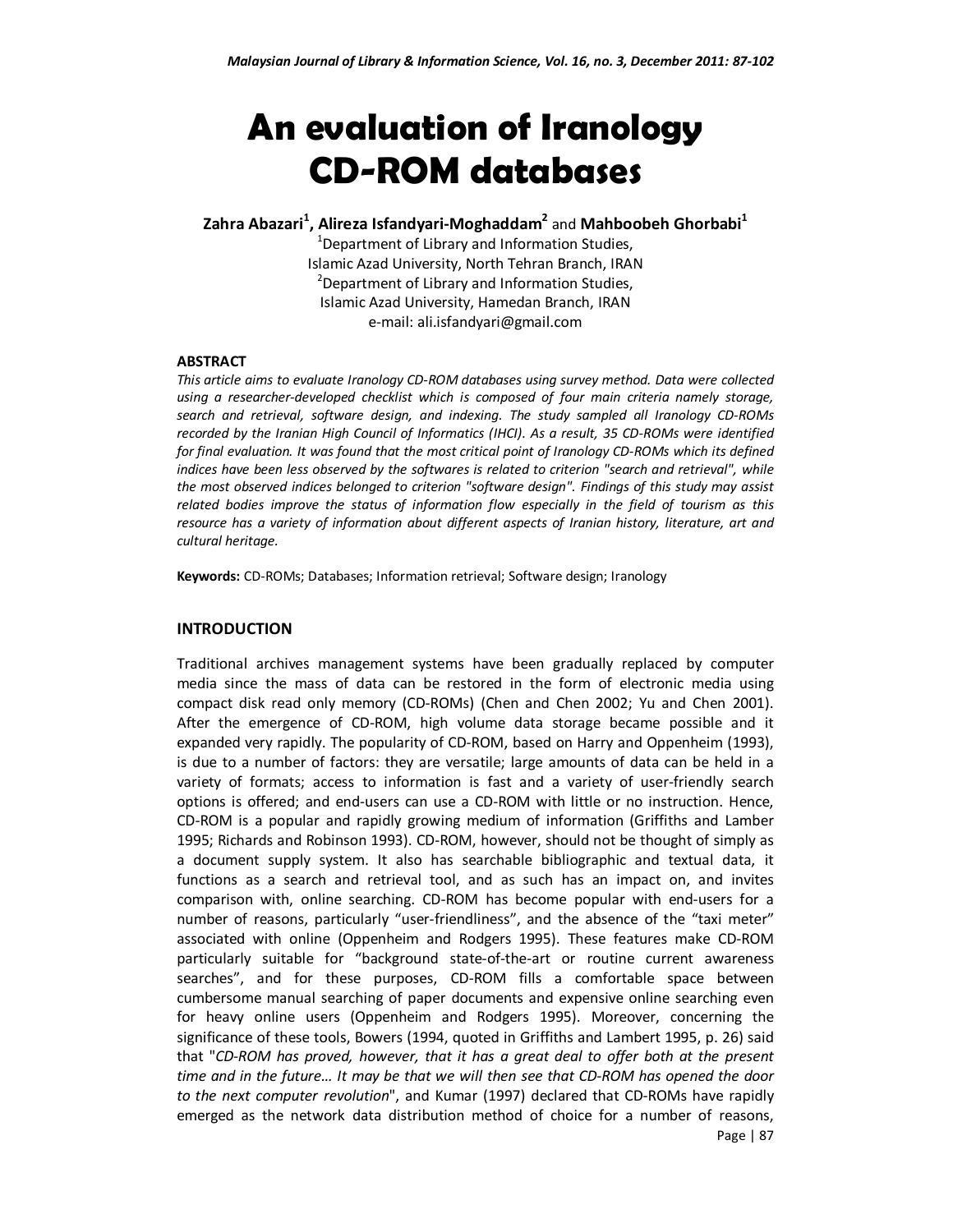including the medium's capacity to store huge amounts of data (up to 640MB), as well as its durability and portability. Random access and formatting standards also make CD-ROMs an attractive.<sup>1</sup>

As a matter of fact, this growth has created a variety of databases running under an ever growing number of software packages (Richards and Robinson 1993). According to Nicholls et al. (1990, p. 43), "*CD-ROM database products are packages consisting of three basic parts: a database, a retrieval engine, and a user interface… there wasn't a lot of experience with evaluating such self-contained products. Most of these studies approached the evaluation question quite broadly, giving general criteria touching on all three components of the package*". Consequently, in accordance with Zumer's (2000, p. 282) saying i.e. "*the transition from intermediary searching to end-user searching was a major change in the development of information retrieval (IR) systems. This has resulted in the need for IR systems to be designed in a user-friendly way*", this article aims to evaluate Iranology CD-ROM databases using a checklist with which four criteria namely storage, search and retrieval, software design, and indexing, are studied. Additionally, designing a tool for evaluating other CD-ROM databases provided by *Iran's Cultural Heritage, Handcrafts and Tourism Organization* (ICHHTO, http://www.ichto.ir) is another purpose of the present research.

## **STATEMENT OF THE PROBLEM**

Since their debut in 1985, thousands of CD-ROM titles have been published, containing a wide variety of digital information (Beheshti, Large and Moukdad 2001). This growth is not an exception to cultural heritage and its preservation. Hence, in the recent years, electronic resources of Iranology have growingly increased and thus Iranology CD-ROMs have been presenting to market with different labels every day. Generally, these resources have different audiovisual, multimedia as well as textual information in the fields of geography, history, art, literature and cultural heritage, in order to introduce Iran tourist attractions. Presumably CD-ROM systems in Iran have been already utilized extensively because (a) these CD-ROM-based resources have a variety of information about different aspects of Iran tourism, (b) the online information systems like Internet, due to low quality of non-academic websites like ones concerning Iranology have attracted less audiences, and (c) low Internet penetration among common individuals as well as households in Iran (48.5 %) and the Middle East (28.3 %) (Figure 1) which has led to the existence of information divide (Jeevan 2001) and digital divide (Aqili and Isfandyari-Moghaddam 2008) among the neighbouring countries of Iran. Consequently, many people who are interested in travelling across Iran can use CD-ROMs with fewer difficulties. Accordingly, evaluation of such resources which are vastly distributed by centres affiliated to ICHHTO can be useful and helpful to highlight their shortcomings and somehow, to facilitate finding needed

l

<sup>&</sup>lt;sup>1</sup> For more information about the advantages of CD-ROMs and why they are still frequently used even with the emergence of online technologies including Internet, refer to East, H. and Leach, K. (1998), "The continuing prominence of CD-ROMs in academic libraries: the findings and evaluation of a survey'', *Aslib Proceedings*, Vol. 50 No. 8, pp. 208-14; Beheshti, J., Large, A. and Moukdad, H. (2001), "Designing and developing multimedia CD-ROMs: Lessons from the Treasures of Islam", *Online Information Review*, Vol. 25 No. 4, pp. 229-240; Yu, S.C. and Chen, R.S. (2001), "Developing an XML framework for an electronic document delivery system", *The Electronic Library*, Vol. 19, No. 2, pp. 102-110.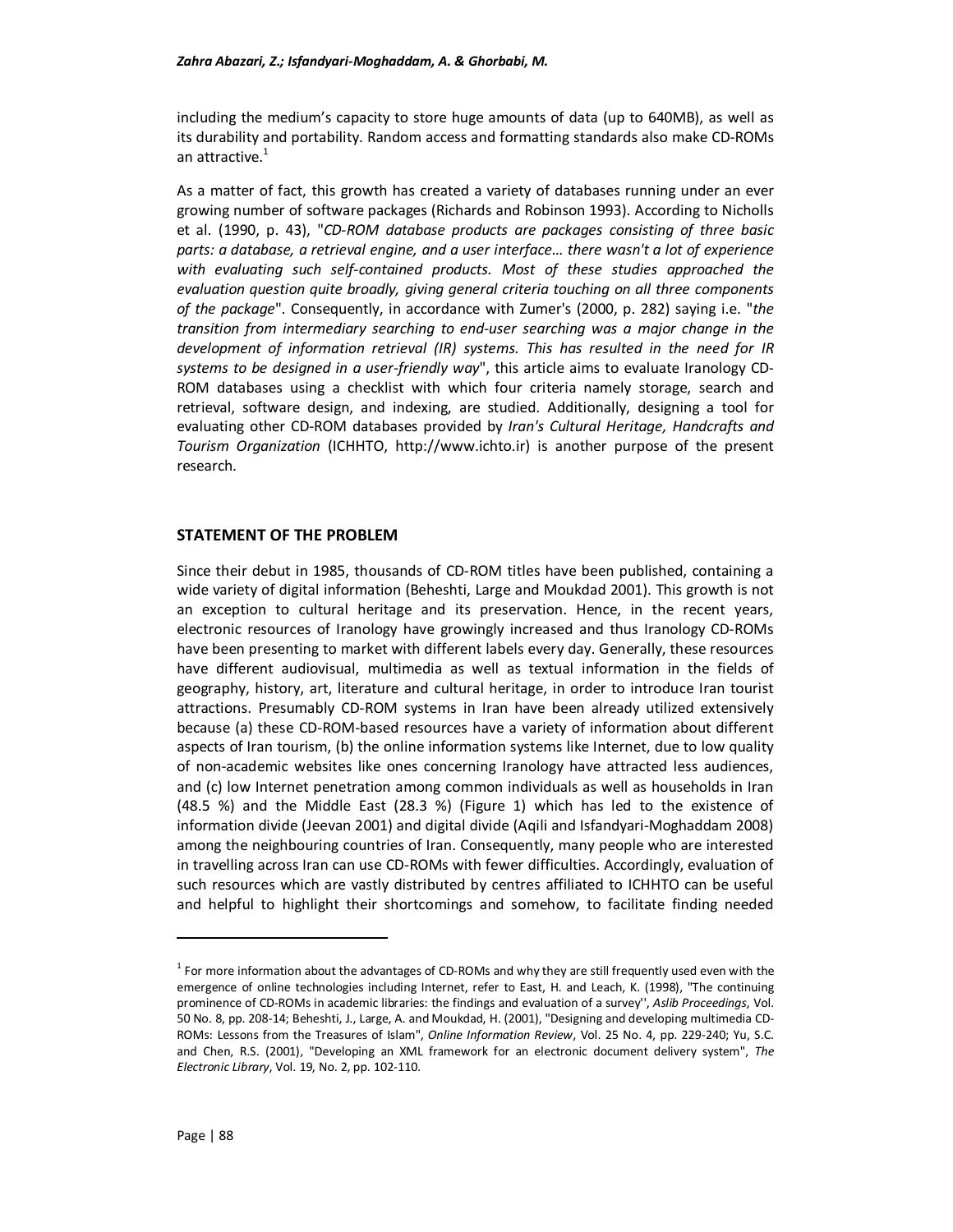information by end-users. These databases are designed and produced by private software companies and they have not been assessed. Therefore, the main concern of this research is to find out the extent Iranology CD-ROM databases meet the evaluation criteria considered in this paper.



Source: Internet World Stats - www.internetworldstats.com/stats5.htm 1,733,993,741 world Internet users on September 2009 Copyright @ 2009, Miniwatts Marketing Group

Figure 1: Internet Statistics Relating to Internet Penetration in Middle East

#### **LITERATURE REVIEW**

Very little has been written about how to evaluate CD-ROM software (Richards and Robinson 1993). A comprehensive search carried out by the authors in the existing literature confirms Richards and Robinson's (1993) saying even after about more than 17 years. Methodologies used particularly evaluation criteria applied by previous researchers are briefly discussed in this section. In one of notable precursory as well as comprehensive works entitled *"Evaluating CD-ROM versions of the MEDLINE database: A checklist"* Hewison (1989) states that when applied to a particular CD-ROM MEDLINE product, the evaluation procedure involves testing assumptions concerning database contents; mechanics of searching; display, print, and download capabilities; and user-friendly features. The extent to which a CD-ROM product preserves and exploits important MEDLINE strengths should be assessed, e.g. the MeSH controlled vocabulary, the designation of major and minor MeSH emphasis, and the use of subheadings. Search software characteristics that affect ease of searching and quality of results also need to be examined, e.g. the ability to truncate search terms and the order of precedence in which Boolean operators are evaluated. Finally, a checklist including 37 subcriteria under 6 general criteria namely "database content", "record content", "search functions", "MeSH descriptions", "output capabilities", and "user-friendliness" to assist in the evaluation process was presented.

Regardless of being involved in an off-line or on-line environment, Arms' (2000) belief seems to be true: "when a system is hard to use, the users may fail to find important results, may misinterpret what they do find, or may give up in disgust believing that the system is unable to help them" (p. 175). In fact, from Arms' (2000) perspective, user interfaces affect highly the effectiveness of the system. On the importance of user interface, Jeng (2005) declares that interface is one of the most important aspects of usability as it is the medium that users communicate and interact with the system. Accordingly, emphasizing that a poor or unsuitable interface can present a serious barrier to accessing the data on a CD-ROM, Nicholls et al. (1990) posit that the most important part of a CD-ROM is the user interface and that evaluation of the interface should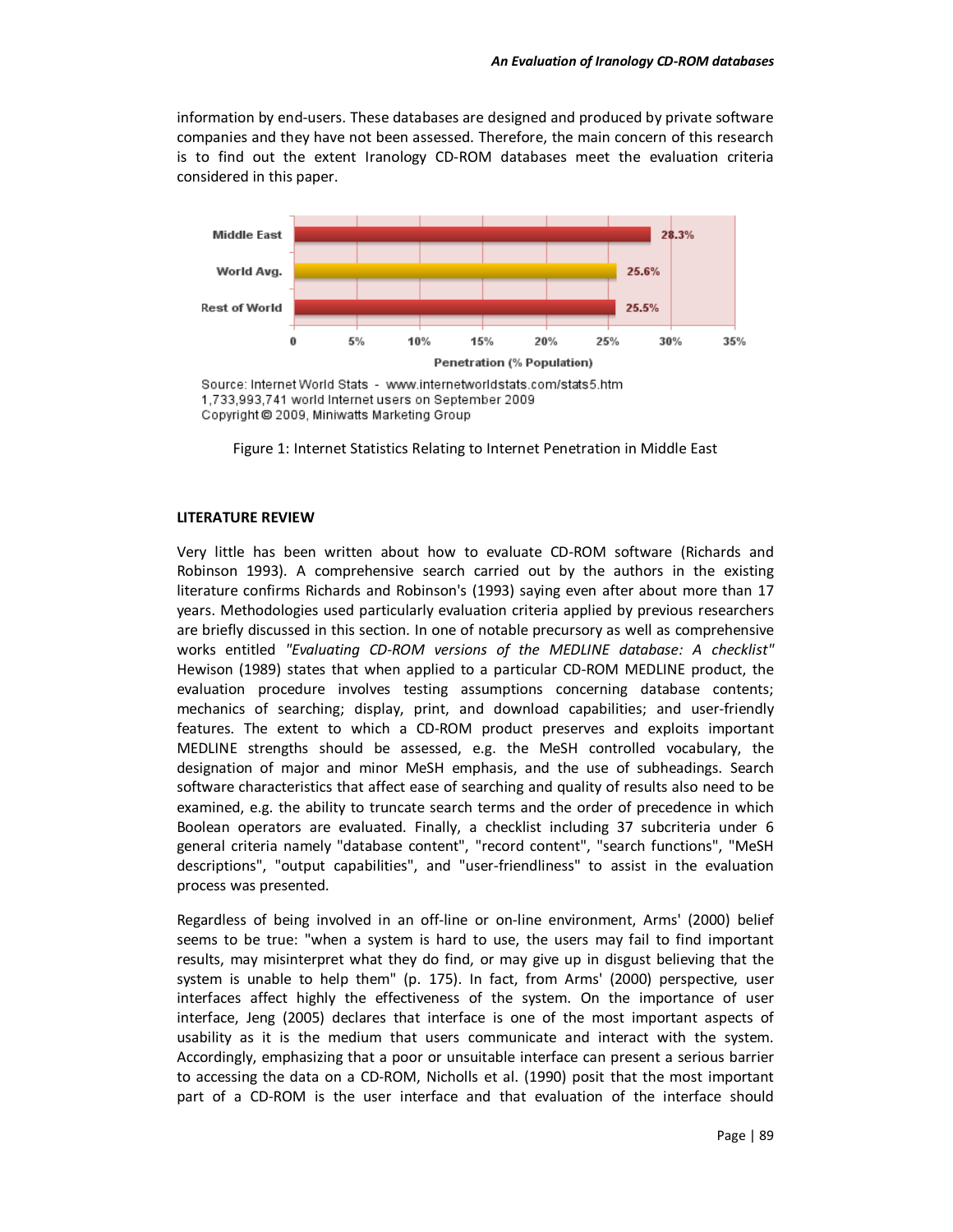concentrate on its user-friendliness. As a result of this, they drew attention to five access evaluation criteria including hardware/software dependencies, interface features, search and retrieval functions, output functions, and general production functions. It is notable that each of these categories is subdivided into its own subcriteria. In fact, Nicholls et al. (1990) offered a framework for evaluating CD-ROM softwares as illustrated in Figure 2.



Figure 2: A Framework for Evaluating CD-ROM Database Softwares (Nicholls et al. 1990)

Like Nicholls et al. (1990), Zink (1991) paid attention to user interface and so recommended that when evaluating CD-ROMs four general criteria should be examined, i.e. "screen design", "use of color, spacing, and windowing", "standard terminology", and "help screens". Jacso (1992) put forward four areas – interface functions, search functions, set and query management functions, and output functions. Additionally, four broad criteria "overall ease of use", "searching", "search results", and "search management" were suggested by Schwartz (1993) for evaluating CD-ROM software. Richards and Robinson (1993) in an article entitled *"Evaluating CD-ROM software: A model"* provided a model in the form of four areas, i.e. top level, operational, navigational, and ergonomics. Because of its relative similarity with the criteria considered in this research, subdivisions of area top level are listed below:

- User guidance (help, tutorials, interface);
- Index (browse index, design of index, term selection);
- Search features;
- General output features;
- Record display (screen display, printing, downloading); and
- Database management (restart, changing databases, quitting)

Additionally, quoted in Jeevan (2001, p. 197), Richards and Robinson (1993) believe that the dominant features of a CD-ROM search are as follow:

- Provision for help and error messages;
- User friendly interface with an efficient retrieval engine;
- Search term selection from index/thesaurus/retrieved records;
- Facility for word truncation;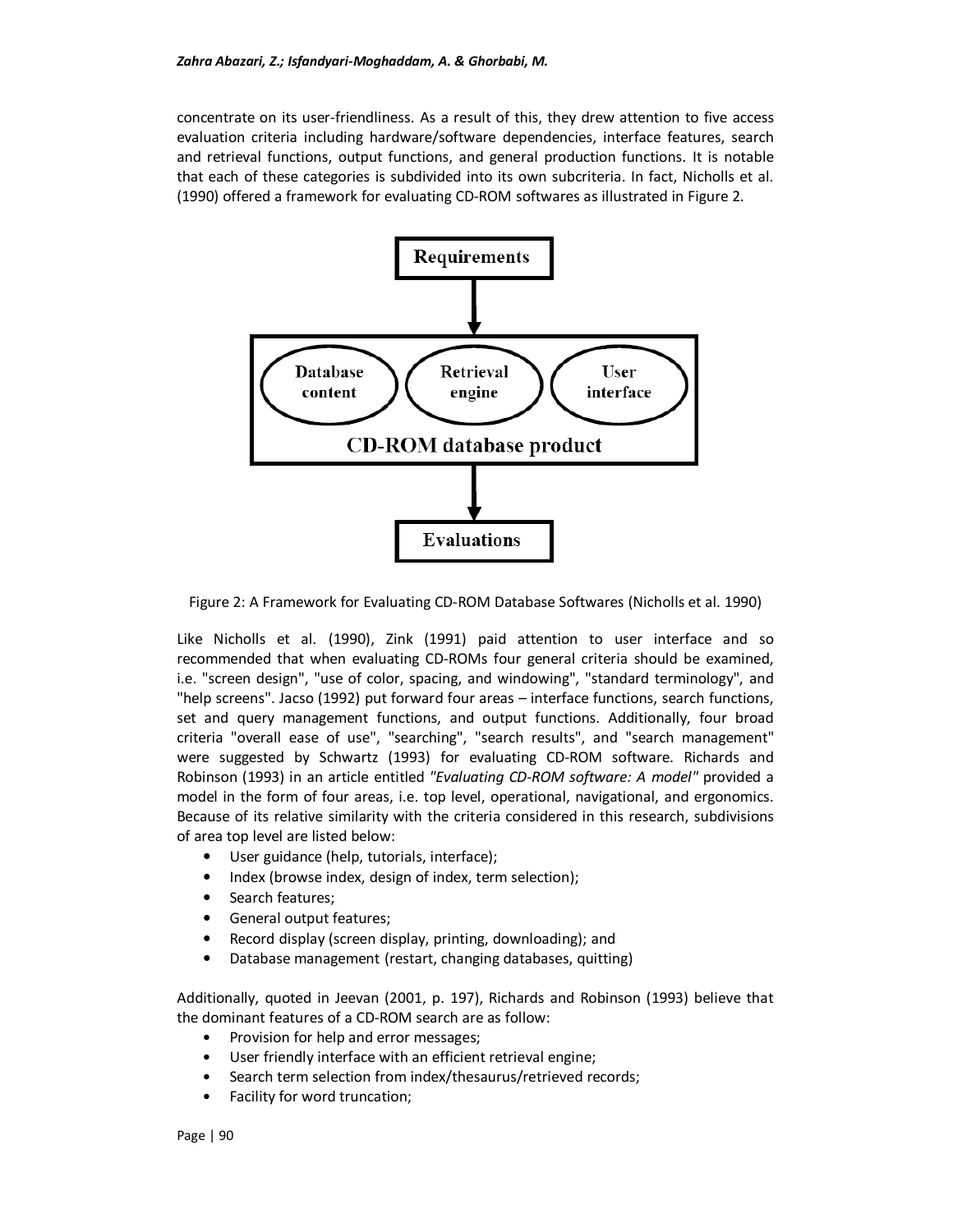- Boolean and proximity operators;
- Field specific search;
- Range searching on numeric data;
- Limiting searches by language, year, significant search terms/phrases etc.;
- Monitoring the search process through search status display, search history;
- Output management through built-in formats, record layout, marking and unmarking of desired items, sorting of records;
- Downloading records or search strategy to floppy or hard disk;
- Options to change databases, restart, and quitting; and
- Navigational abilities in different fields of a record as well as within different records.

In 1994, to assess the quality of CD-ROM databases available in Sultan Qaboos University Library in Oman, Johnston applied some criteria including thesaural control, indexing policies, spelling mistakes, mistyping, and hyphenation. A year later, Oppenheim and Rodgers (1995) evaluated a CD-ROM database based on four criteria (product information, search and retrieval facilities, documentation, and test drive). Similarly, Zumer (2000) in a survey using 'expert evaluation' research method, and on the basis of five areas in the evaluation framework – dialogue, navigation, searching, results, and help – studied six national bibliographies on CD-ROM: British National Bibliography (BNB), Bibliographie Nationale Française (BNF), Bibliografía National Española (BNE), Bibliografia Nazionale Italiana (BNI), ˘Ceská Národní Bibliografie (˘CNB), and Slovenska Bibliografija (SNB). Ultimately, it was concluded that the interfaces of the bibliographies studied can be rated as relatively good. There are some problems with the general intuitiveness, which could be improved with better designed dialogues. The absence of sorting facilities can be noted as one of major limitations of result manipulation. Help facilities are one of the problem areas, although some improvement can be noted. And, in another study on softwares provided by SilverPlatter (*SPIRS*), Dialog (*OnDisc*) and the Institute of Scientific Information (*ISI-CD*), Jeevan (2001) made an attempt to compare and contrast the features in terms of function keys, searchable fields, and search facilities. For better understanding of how the mentioned works fed into the present research, the criteria used by the researchers are presented in Table 1.

| Researcher(s)                   | Criteria used                                                                                                                                                                                                                                                                 |
|---------------------------------|-------------------------------------------------------------------------------------------------------------------------------------------------------------------------------------------------------------------------------------------------------------------------------|
| Hewison (1989)                  | Database contents; mechanics of searching; display, print, and download<br>capabilities; and user-friendly features                                                                                                                                                           |
| Nicholls et al. (1990)          | Hardware/software dependencies; interface features; search and retrieval<br>functions; output functions; and general production functions                                                                                                                                     |
| Zink (1991)                     | Screen design; use of color, spacing, and windowing; standard terminology; and<br>help screens                                                                                                                                                                                |
| Jacso (1992)                    | Interface functions; search functions; set and query management functions; and<br>output functions                                                                                                                                                                            |
| Schwartz (1993)                 | Overall ease of use; searching; search results; and search management                                                                                                                                                                                                         |
| Richards and Robinson (1993)    | User guidance (help, tutorials, interface); index (browse index, design of index, term<br>selection); search features; general output features; record display (screen display,<br>printing, downloading); and database management (restart, changing databases,<br>quitting) |
| Johnston (1994)                 | Thesaural control; indexing policies; spelling mistakes; mistyping; and hyphenation                                                                                                                                                                                           |
| Oppenheim and Rodgers<br>(1995) | Product information; search and retrieval facilities; documentation; and test drive                                                                                                                                                                                           |
| Zumer (2000)                    | Dialogue, navigation, searching, results, and help                                                                                                                                                                                                                            |
| Jeevan (2001)                   | Function keys, searchable fields, and search facilities                                                                                                                                                                                                                       |

Table 1: Evaluation Criteria Used in Related Studies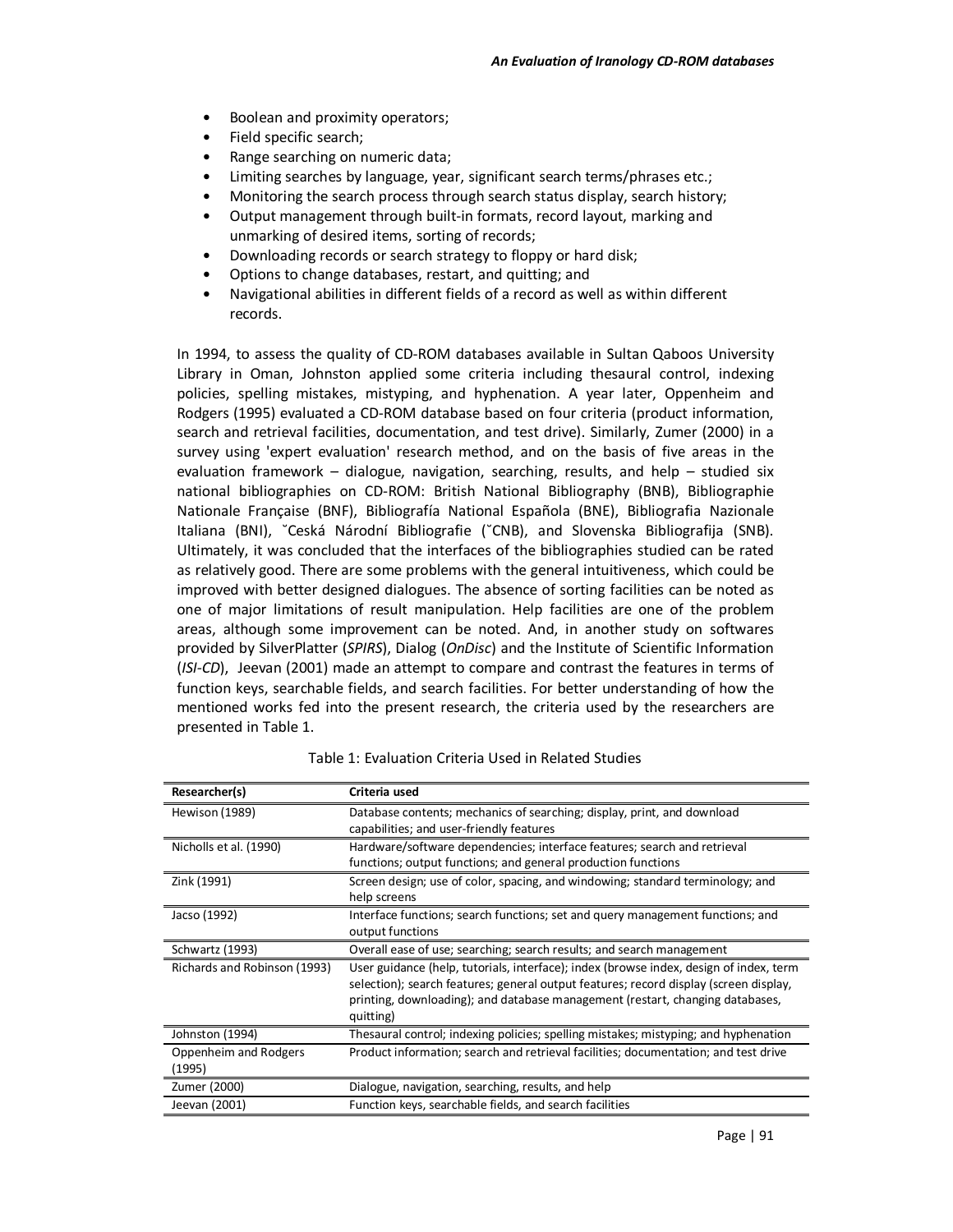As can be seen in Table 1, the most common evaluation criteria used in the literature are database content or storage, search and retrieval (output) features, functions or facilities, thesauri control, index and indexing, and other related criteria such as display (screen design), print, and download capabilities, and search management. Accordingly, these evaluation criteria were brought under four general criteria including storage, search and retrieval, software design, and indexing so that Iranology CD-ROM databases are evaluated based on these constructs (Figure 3).



Figure 3: Fourfold Framework Used to Evaluate Iranology CD-ROM Databases

## **OBJECTIVES AND METHOD**

In line with the fourfold framework, 4 objectives are posed:

- a) To determine to what extent Iranology CD-ROM databases meet storage-related criteria;
- b) To determine to what extent Iranology CD-ROM databases meet search and retrieval-related criteria;
- c) To determine to what extent Iranology CD-ROM databases meet software designrelated criteria; and
- d) To determine to what extent Iranology CD-ROM databases meet indexing-related criteria.

Accordingly, this study aims to answer four main questions:

- a) To what extent do Iranology CD-ROM databases meet storage-related criteria?
- b) To what extent do Iranology CD-ROM databases meet search and retrieval-related criteria?
- c) To what extent do Iranology CD-ROM databases meet software design-related criteria?
- d) To what extent do Iranology CD-ROM databases meet indexing-related criteria?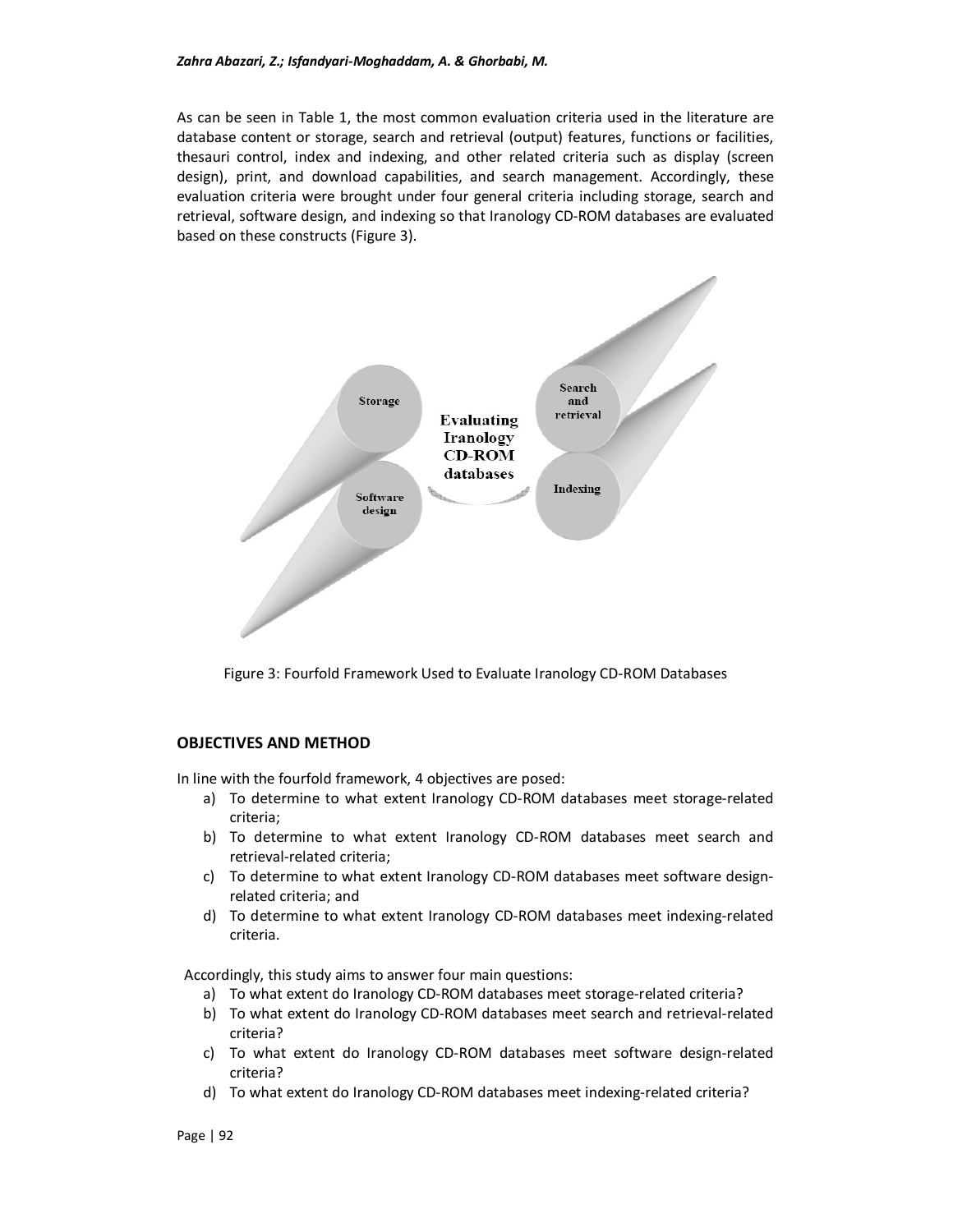Methodology used in this is a survey. To do this, desirable data were collected using a researcher-developed checklist (Appendix 1). To develop the checklist, six experts as well as related studies (Hewison 1989; Nicholls et al. 1990; Zink 1991; Jacso 1992; Schwartz 1993; Richards and Robinson 1993; Johnston 1994; Oppenheim and Rodgers 1995; Zumer 2000 and Jeevan 2001) were consulted. Also, for selecting target criteria and defining their respective subcriteria and thus finalizing the checklist, the researchers observed and reviewed some similar CD-ROM databases. The approach applied to determine whether a feature is considered or not is based on 1/0 (yes/no) assessment. The research sampled all Iranology CD-ROMs recorded by Iranian High Council of Informatics (IHCI*,* www.shci.ir). As a result, a total of 35 CD-ROMs produced till 2008 were identified for final evaluation.

## **RESULTS**

Findings on the production year of these softwares are illustrated in Figure 4. It indicates that 22.8% (n=8) CD-ROM softwares were produced in 2005, 17.1% (n=6) were produced in 2006 and 2.9% (n=1) were produced in 2007 which in total equals 42.8% of the statistical population. The oldest CD-ROM software related to Iranology is *Noor<sup>1</sup> Bridge* (Bridge of Light) produced by Shayegan Company in 1997, and the newest one entitled Azamat<sup>2</sup>-e-*Iran*, produced by Apadana Company in 2007.



Figure 4: The Production Year of Iranology CD-ROM Softwares

#### **Q1:** *To what extent do Iranology CD-ROM databases meet storage-related criteria?*

In order to address the first research question that aims to evaluate data storage features in Iranology CD-ROM databases, 22 different subcriteria were used. Results are shown in

 $\overline{a}$ 

 $<sup>1</sup>$  Noor means light and glory.</sup>

<sup>&</sup>lt;sup>2</sup> Azamat means dignity.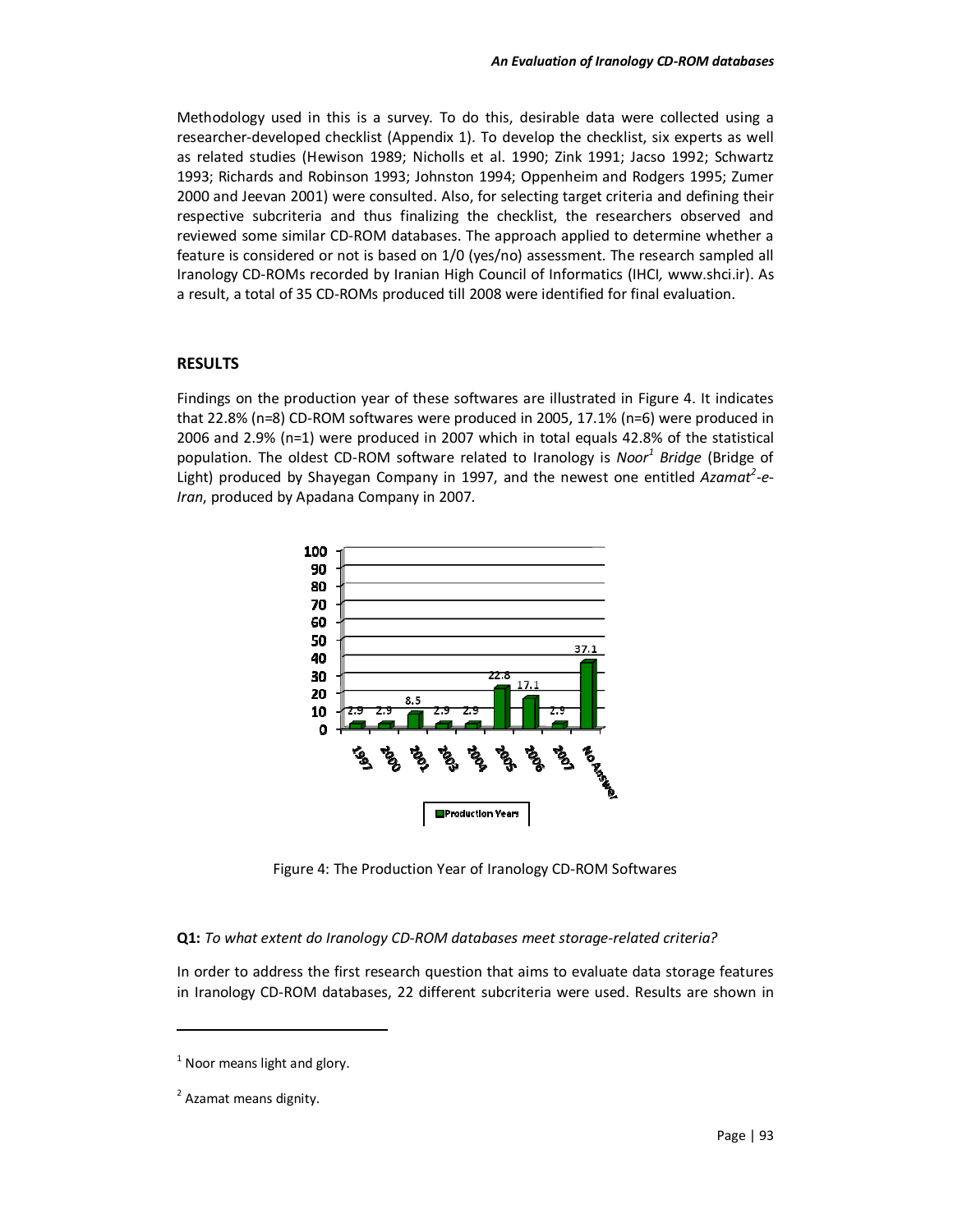Table 2. Considering that 22 different subcriteria were evaluated for 35 CD-ROM softwares, a total of 770 indices were examined for all CD-ROMs and we can see that only 260 from 770 indices were observed by these CD-ROMs which is equal to 33.8% of the total storage indices. Therefore, we can claim that the studied CD-ROM databases have no optimal condition in case of meeting storage indices.

|                |                                                                                   | Yes          | No             |
|----------------|-----------------------------------------------------------------------------------|--------------|----------------|
|                | Subcriteria                                                                       | Frequency    | Frequency      |
| 1              | Supporting textual data                                                           | 32           | 3              |
| $\overline{2}$ | Supporting numerical data                                                         | 32           | 3              |
| 3              | Supporting textual-numerical data                                                 | 32           | 3              |
| 4              | Supporting historical data                                                        | 32           | 3              |
| 5              | Possibility of copying data from other databases available within the<br>software | $\Omega$     | 35             |
| 6              | Possibility of separating and transferring a part of data in the<br>software      | $\Omega$     | 35             |
| $\overline{7}$ | Possibility of changing data such as fonts                                        | $\mathbf{1}$ | 34             |
| 8              | Possibility of controlling correctness of data according to software<br>standard  | $\Omega$     | 35             |
| 9              | Possibility of storing a group of data                                            | $\Omega$     | 35             |
| 10             | Possibility of updating data in the software                                      | $\mathbf 0$  | 35             |
| 11             | Possibility of updating and controlling data correctness<br>simultaneously        | $\Omega$     | 35             |
| 12             | Possibility of using a thesaurus to control terms                                 | $\mathbf{1}$ | 34             |
| 13             | Possibility of expanding and updating thesaurus                                   | $\mathbf{1}$ | 34             |
| 14             | Possibility of extracting terms from thesaurus for search                         | $\mathbf{1}$ | 34             |
| 15             | Possibility of distinguishing related or similar terms in thesaurus               | $\Omega$     | 35             |
| 16             | Possibility of showing thesaurus terms in hierarchy                               | $\Omega$     | 35             |
| 17             | Possibility of printing thesaurus lists                                           | $\Omega$     | 35             |
| 18             | Attention to multilanguage thesaurus                                              | $\mathbf{1}$ | 34             |
| 19             | Supporting audio files in the software                                            | 31           | 4              |
| 20             | Supporting visual files in the software                                           | 35           | 0              |
| 21             | Relevance of audiovisual files with textual data observed in the<br>software      | 31           | $\overline{4}$ |
| 22             | Supporting different data files with different postfixes                          | 30           | 5              |
|                | <b>Total frequency</b>                                                            | 260          | 510            |
|                | <b>Total percentage</b>                                                           | 33.8%        | 66.2%          |

Table 2**:** Presence and Absence of Data Storage Criteria in Iranology CD-ROMs

## **Q2:** *To what extent do Iranology CD-ROM databases meet search and retrieval-related criteria?*

To answer this research question and to determine the status of search and retrieval features of Iranology CD-ROM databases, 29 subcriteria were used. Results are presented in Table 3. Considering that 29 different subcriteria were evaluated for 35 softwares, a total of 1015 indices were examined for all CD-ROMs and we can see that only 76 from 1015 indices were observed by these Iranology CD-ROMs which is equal to 7.5% of the total search and retrieval indices. Therefore, we can assert that the studied databases have no optimal condition in case of meeting search and retrieval indices.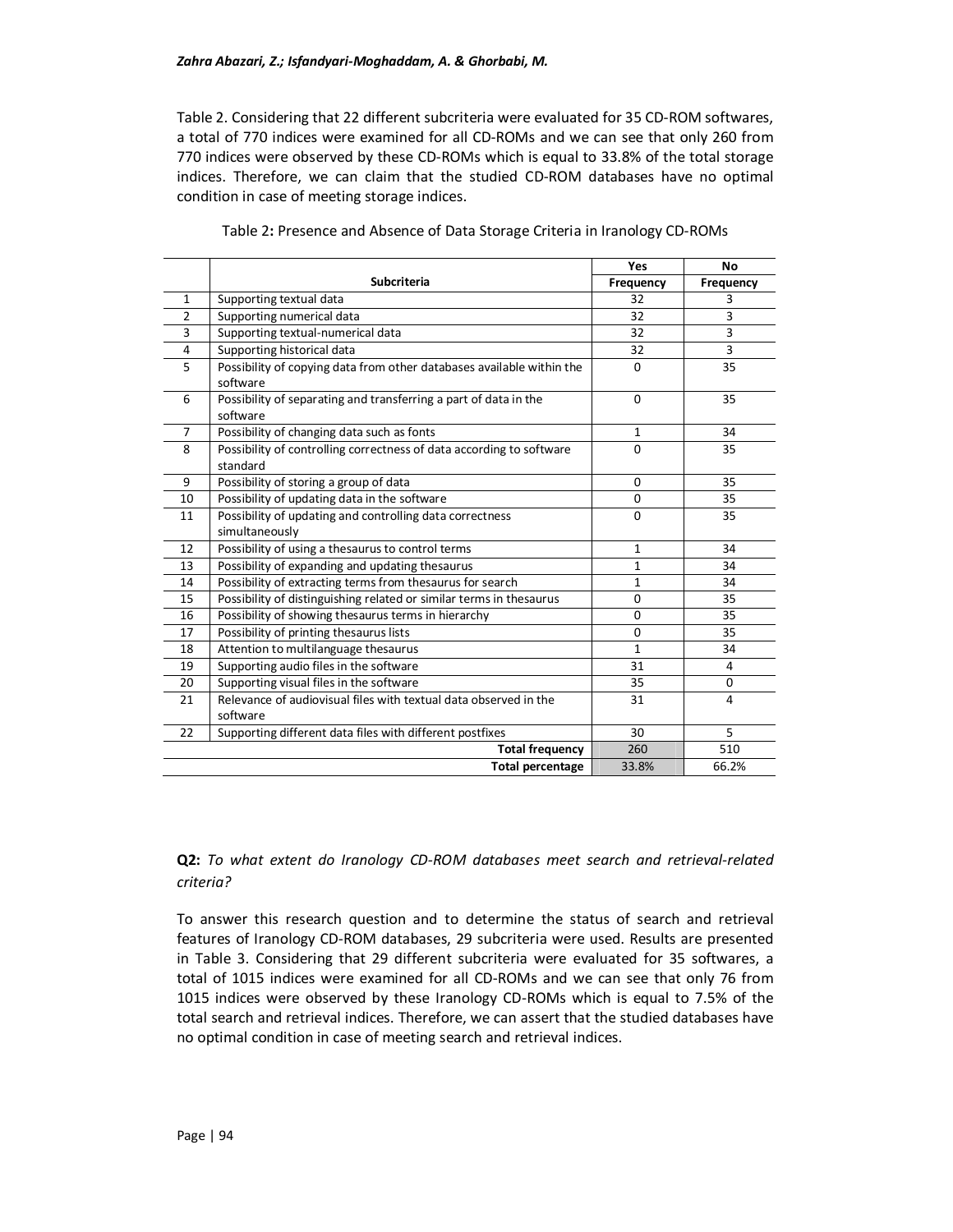|                |                                                                                              | Yes              | <b>No</b> |
|----------------|----------------------------------------------------------------------------------------------|------------------|-----------|
|                | <b>Subcriteria</b>                                                                           | <b>Frequency</b> | Frequency |
| 1              | Determining special fields for search                                                        | 9                | 26        |
| $\overline{2}$ | Showing or suggesting the search term intended by user at the top or down of display         | 8                | 27        |
| 3              | Possibility of using free language for search                                                | $\overline{7}$   | 28        |
| 4              | Existence of an icon or array for showing search history                                     | $\mathbf 0$      | 35        |
| 5              | Showing possibilities for existing search strategies on the top of display                   | $\overline{2}$   | 33        |
| 6              | Possibility of using Boolean operators for search in the software                            | $\overline{2}$   | 33        |
| 7              | Possibility of combining Boolean operators in search with each other                         | $\Omega$         | 35        |
| 8              | Possibility of using restrictor symbols like - to limit search                               | $\Omega$         | 35        |
| 9              | Possibility of search through creator or organization field                                  | 0                | 35        |
| 10             | Showing search term on the top of display to remind it to user                               | 4                | 31        |
| 11             | Possibility of using positive/negative or currency symbols for search                        | 0                | 35        |
| 12             | Possibility of using numerical/textual data for search                                       | $\Omega$         | 35        |
| 13             | Possibility of shortening terms using symbols such as * for search (truncation)              | $\mathbf 1$      | 34        |
| 14             | Possibility of keeping search formats for next results                                       | $\Omega$         | 35        |
| 15             | Determining icon(s) for storage and printing search results                                  | 4                | 31        |
| 16             | Possibility of change or refinement in search(es) done                                       | $\overline{2}$   | 33        |
| 17             | Possibility of using terms' pronunciation properties for search                              | $\mathbf{1}$     | 34        |
| 18             | Possibility of search using proximity facility                                               | $\overline{2}$   | 33        |
| 19             | Possibility of search through name/title                                                     | $\mathbf 0$      | 35        |
| 20             | Possibility of search using terms without or with                                            | $\Omega$         | 35        |
| 21             | Possibility of search through indexes, lists and selecting their entry(ies)                  | 24               | 11        |
| 22             | Showing quantity of recalls after doing any search                                           | 4                | 31        |
| 23             | Possibility of determining priority like relevance, date to show search results              | $\mathbf 0$      | 35        |
| 24             | Possibility of keeping and re-showing previous results of search(es) done                    | 0                | 35        |
| 25             | Possibility of storing search results on auxiliary memories                                  | $\mathbf 1$      | 34        |
| 26             | Possibility of sending search results via email                                              | 0                | 35        |
| 27             | Possibility of determining special format(s) like pdf and so on for printing search results  | 5                | 30        |
| 28             | System for controlling spell of terms used in search                                         | $\Omega$         | 35        |
| 29             | Possibility of changing, deleting, and adding terms to the system controlling software spell | $\Omega$         | 35        |
|                | <b>Total frequency</b>                                                                       | 76               | 939       |
|                | <b>Total percentage</b>                                                                      | 7.5%             | 92.5%     |

#### Table 3: Presence and Absence of Search and Retrieval Criteria in Iranology CD-ROMs

## **Q3:** *To what extent do Iranology CD-ROM databases meet software design-related criteria?*

As Table 4 shows, 40 different subcriteria were used for evaluating characteristics of software design in Iranology CD-ROMS in this study. In total, 1400 indices were examined for the 35 CD-ROMs. Accordingly, out of 1400 indices concerning software design only 723 (51.6%) were observed by databases of Iranology CD-ROMs.

## **Q4:** *To what extent do Iranology CD-ROM databases meet indexing-related criteria?*

To answer this question, 4 different subcriteria were evaluated in this research to determine the condition of indexing in Iranology CD-ROMs. Table 5 indicates that only 29 (20.7%) out of 140 indices were met by the Iranology CD-ROMs.

To facilitate better understanding of the key findings in this study, and in fact, highlighting weak points of the CD-ROMs for ICHHTO, IHCI as well as their manufacturers, the weakest features in Iranology CD-ROMs based on frequency distributions are shown in Table 6.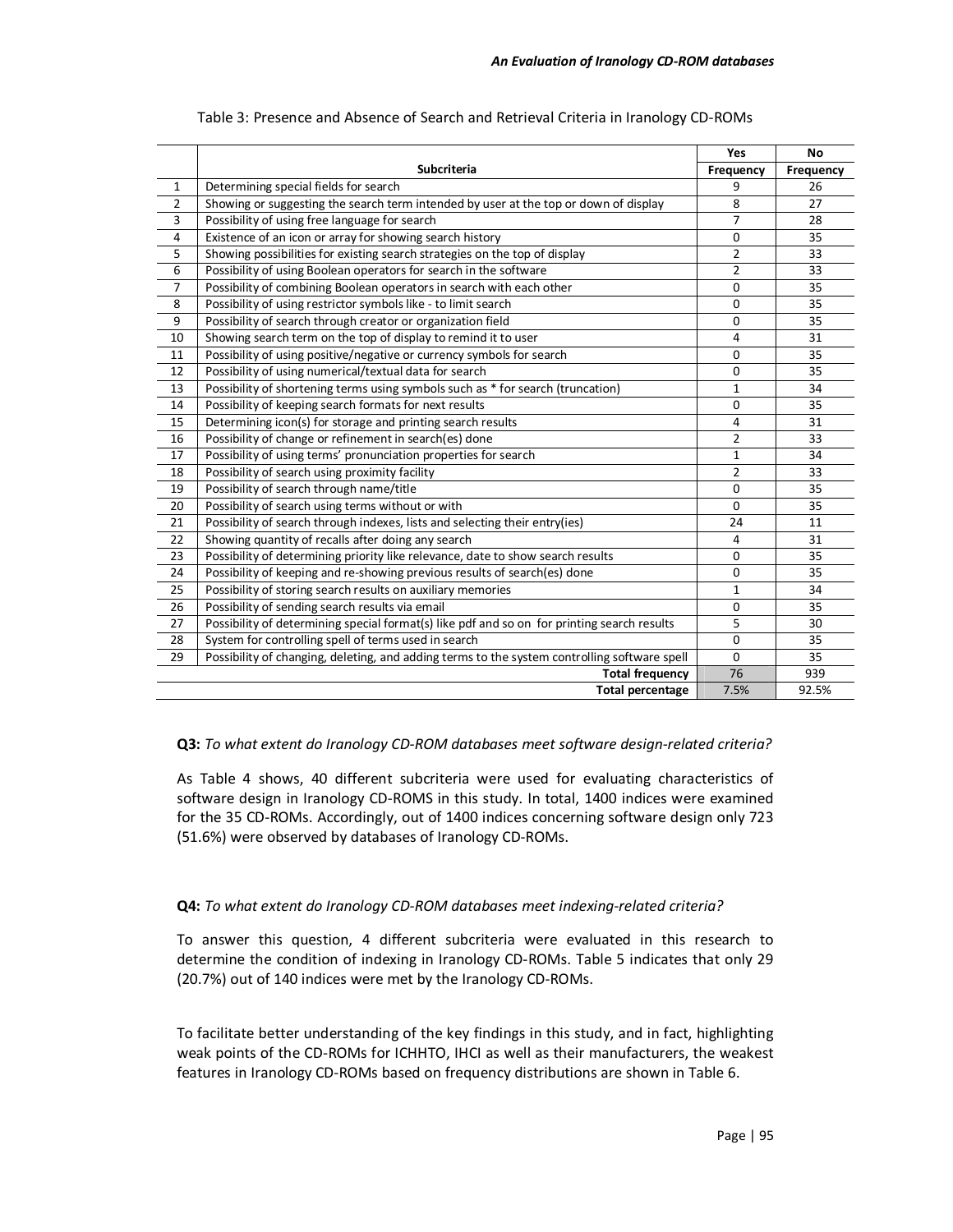|                |                                                                                   | Presence         | Absence        |
|----------------|-----------------------------------------------------------------------------------|------------------|----------------|
|                | Subcriteria                                                                       | <b>Frequency</b> | Frequency      |
| 1              | Possibility of viewing software capabilities through menus                        | 31               | 4              |
| $\overline{2}$ | Apprehensible division and separation of data on display                          | 32               | 3              |
| 3              | Using colors or different fonts to separate different parts                       | 32               | 3              |
| 4              | Possibility of giving different commands in the software                          | 7                | 28             |
| 5              | Utilization of proper and soft (user-friendly) colors for showing data            | 31               | $\overline{4}$ |
| 6              | Utilization of proper and soft (user-friendly) colors for the background pages    | 31               | 4              |
| 7              | Optimal density of data on display (interface)                                    | 32               | 3              |
| 8              | Proper size of letters for reading textual data available on display              | 32               | 3              |
| 9              | Auxiliary commands and facilities located permanently on a fixed place of page(s) | 25               | 10             |
| 10             | Different icons for using software's facilities                                   | 31               | 4              |
| 11             | Use of shortcut keys for giving different commands                                | 31               | 4              |
| 12             | Existence of enough help for software usage                                       | 25               | 10             |
| 13             | Existence of an online help for the software                                      | 3                | 32             |
| 14             | Automatic display of help when facing a problem                                   | $\mathbf{1}$     | 34             |
| 15             | Offering enough guidance for software installation                                | 21               | 14             |
| 16             | Providing each user with a special username and password                          | $\pmb{0}$        | 35             |
| 17             | Easy installation of the programme                                                | 29               | 6              |
| 18             | Accessibility of users to the website of software's manufacturers through a link  | 14               | 21             |
| 19             | Possibility of choosing a desired date for displaying needed data                 | $\mathbf 0$      | 35             |
| 20             | Permission for customizing display by user                                        | $\mathbf 0$      | 35             |
| 21             | Existence of a special title at the top or down of each page for showing data     | 32               | 3              |
|                | content                                                                           |                  |                |
| 22             | Clarity and shortness of each page's title                                        | 32               | 3              |
| 23             | Data support and presentation by more than one language                           | 20               | 15             |
| 24             | Possibility of choosing language at the time of entrance into the software        | 14               | 21             |
| 25             | Giving in-time error messages                                                     | 3                | 32             |
| 26             | Possibility of choosing error message based on user's choice                      | $\mathbf{1}$     | 34             |
| 27             | Existence of a list or index of auxiliary facilities and user guide               | 10               | 25             |
| 28             | Visibility of guide list in every step of search and retrieval                    | 11               | 24             |
| 29             | Special key such as F1 or similar key for help                                    | $\overline{2}$   | 33             |
| 30             | Accordance of auxiliary facility list with user's requirements                    | 13               | 22             |
| 31             | Possibility of changing images' size by user                                      | 33               | $\overline{2}$ |
| 32             | Ability of showing the text and image simultaneously                              | 32               | 3              |
| 33             | Possibility of changing images' format                                            | 1                | 34             |
| 34             | Providing auxiliary possibilities logically and based on user's expectation       | 13               | 22             |
| 35             | Possibility of exit from the software at any time and any part                    | 35               | 0              |
| 36             | Possibility of running the software through network                               | $\mathbf 0$      | 35             |
| 37             | Possibility of connection to special hardware such as printer                     | 29               | 6              |
| 38             | Existence of some documents such as bill of guarantee along with the software     | 17               | 18             |
| 39             | Support of the software by its manufacturers                                      | 17               | 18             |
| 40             | Possibility of updating the software through the Internet                         | $\Omega$         | 35             |
|                | <b>Total frequency</b>                                                            | 723              | 677            |
|                | <b>Total percentage</b>                                                           | 51.6             | 48.4           |

# Table 4: Presence and Absence of Software Design Criteria in Iranology CD-ROMs

## Table 5: Presence and Absence of Indexing Criteria in Iranology CD-ROMs

|   |                                                               | Presence  | Absence   |
|---|---------------------------------------------------------------|-----------|-----------|
|   | <b>Subcriteria</b>                                            | Frequency | Frequency |
|   | Term-by-term indexing                                         | 16        | 19        |
|   | Indexing prepositions and meaningless words (stop-list words) |           | 34        |
| 3 | Possibility of observing different indexes                    | 12        | 23        |
| 4 | Possibility of changing and updating indexes                  |           | 35        |
|   | <b>Total frequency</b>                                        | 29        | 111       |
|   | <b>Total percentage</b>                                       | 20.7      | 79.3      |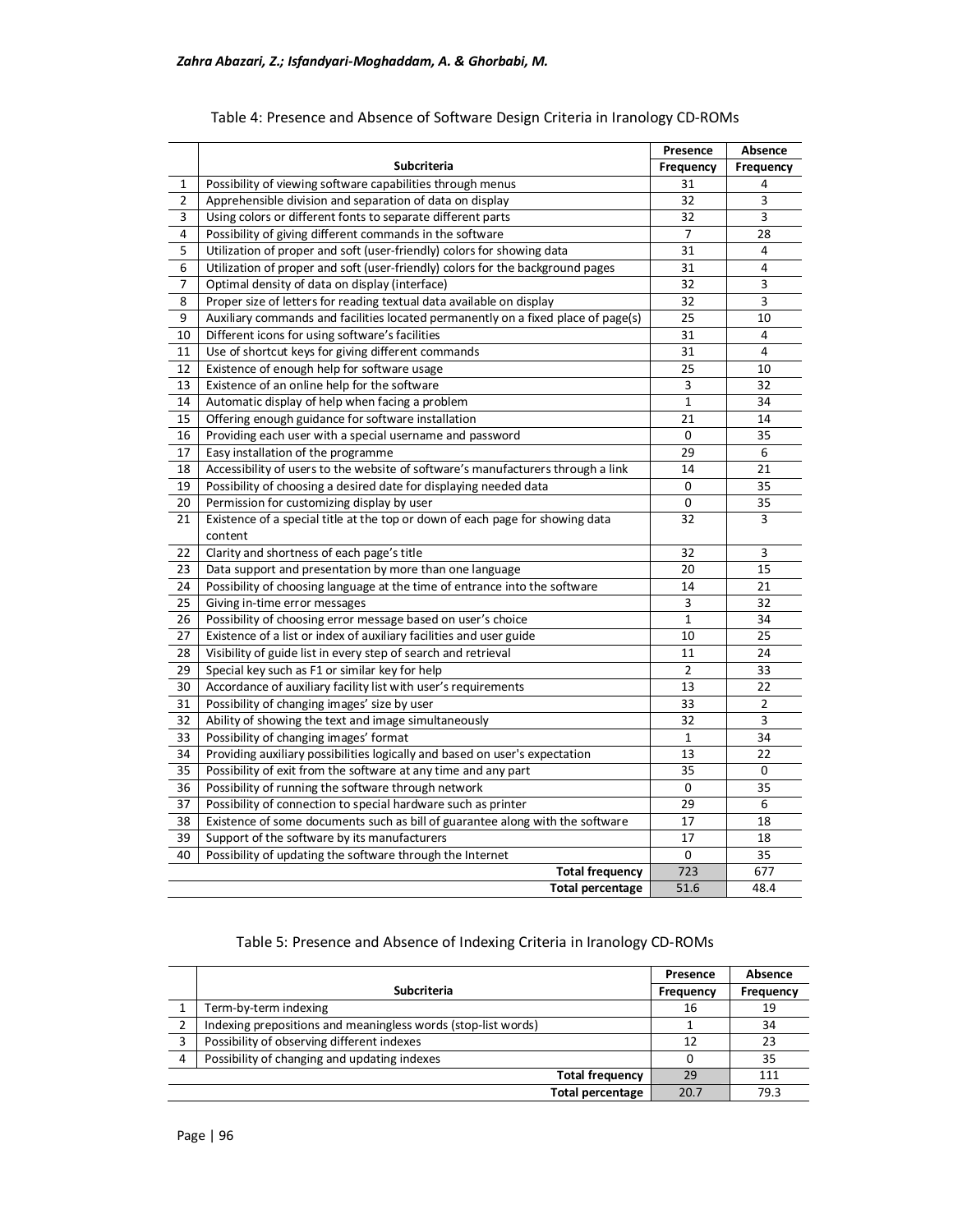| <b>Criteria</b>      | Subcriteria (feature)                                                                                           | <b>Frequency</b> |
|----------------------|-----------------------------------------------------------------------------------------------------------------|------------------|
|                      | Possibility of copying data from other databases available within the software                                  | 0                |
|                      | Possibility of separating and transferring a part of data in the software                                       | 0                |
|                      | Possibility of changing data such as fonts                                                                      | 1                |
|                      | Possibility of controlling correctness of data according to software standard                                   | 0                |
|                      | Possibility of storing a group of data                                                                          | 0                |
|                      | Possibility of updating data in the software                                                                    | 0                |
|                      | Possibility of updating and controlling data correctness simultaneously                                         | 0                |
|                      | Possibility of using a thesaurus to control terms                                                               | 1                |
| A. Storage           | Possibility of expanding and updating thesaurus                                                                 | $\mathbf 1$      |
|                      | Possibility of extracting terms from thesaurus for search                                                       | $\mathbf 1$      |
|                      | Possibility of distinguishing related or similar terms in thesaurus                                             | 0                |
|                      | Possibility of showing thesaurus terms in hierarchy                                                             | 0                |
|                      | Possibility of printing thesaurus lists                                                                         | 0                |
|                      | Attention to multilanguage thesaurus                                                                            | 1                |
|                      | Existence of an icon or array for showing search history                                                        | 0                |
|                      | Showing possibilities for existing search strategies on the top of display                                      | $\overline{2}$   |
|                      | Possibility of using Boolean operators for search in the software                                               | $\overline{2}$   |
|                      | Possibility of combining Boolean operators in search with each other                                            | 0                |
|                      | Possibility of using restrictor symbols like - to limit search                                                  | 0                |
|                      | Possibility of search through creator or organization field                                                     | 0                |
|                      | Showing search term on the top of display to remind it to user                                                  | 4                |
|                      | Possibility of using positive/negative or currency symbols for search                                           | 0                |
|                      | Possibility of using numerical/textual data for search                                                          | 0                |
| <b>B.</b> Search and | Possibility of shortening terms using symbols such as * for search (truncation)                                 | 1                |
| retrieval            | Possibility of keeping search formats for next results                                                          | 0                |
|                      | Determining icon(s) for storage and printing search results                                                     | 4                |
|                      | Possibility of change or refinement in search(es) done                                                          | $\overline{2}$   |
|                      | Possibility of using terms' pronunciation properties for search                                                 | $\mathbf 1$      |
|                      | Possibility of search using proximity facility                                                                  | $\overline{2}$   |
|                      | Possibility of search through name/title                                                                        | 0                |
|                      | Possibility of search using terms without or with                                                               | 0                |
|                      | Showing quantity of recalls after doing any search                                                              | 4                |
|                      | Possibility of determining priority like relevance, date to show search results                                 | 0                |
|                      | Possibility of keeping and re-showing previous results of search(es) done                                       | 0                |
|                      | Possibility of storing search results on auxiliary memories                                                     | $\mathbf{1}$     |
|                      | Possibility of sending search results via email                                                                 | 0                |
|                      | Possibility of determining special format(s) like pdf and so on for printing search                             | 5                |
|                      | results                                                                                                         |                  |
|                      | System for controlling spell of terms used in search                                                            | 0                |
|                      | Possibility of changing, deleting, and adding terms to the system controlling                                   | 0                |
|                      | software spell                                                                                                  |                  |
|                      | Existence of an online help for the software                                                                    | 3                |
|                      | Automatic display of help when facing a problem                                                                 | 1                |
|                      | Providing each user with a special username and password                                                        | 0                |
|                      | Possibility of choosing a desired date for displaying needed data<br>Permission for customizing display by user | 0<br>0           |
| C. Software design   |                                                                                                                 |                  |
|                      | Giving in-time error messages<br>Possibility of choosing error message based on user's choice                   | 3<br>$\mathbf 1$ |
|                      | Special key such as F1 or similar key for help                                                                  | $\overline{2}$   |
|                      | Possibility of changing images' format                                                                          | 1                |
|                      | Possibility of running the software through network                                                             | 0                |
|                      | Possibility of updating the software through the Internet                                                       | 0                |
|                      |                                                                                                                 |                  |
| D. Indexing          | Indexing prepositions and meaningless words (stop-list words)<br>Possibility of changing and updating indexes   | 1                |
|                      |                                                                                                                 | 0                |

# Table 6: Overview of the Weakest Features in Iranology CD-ROMs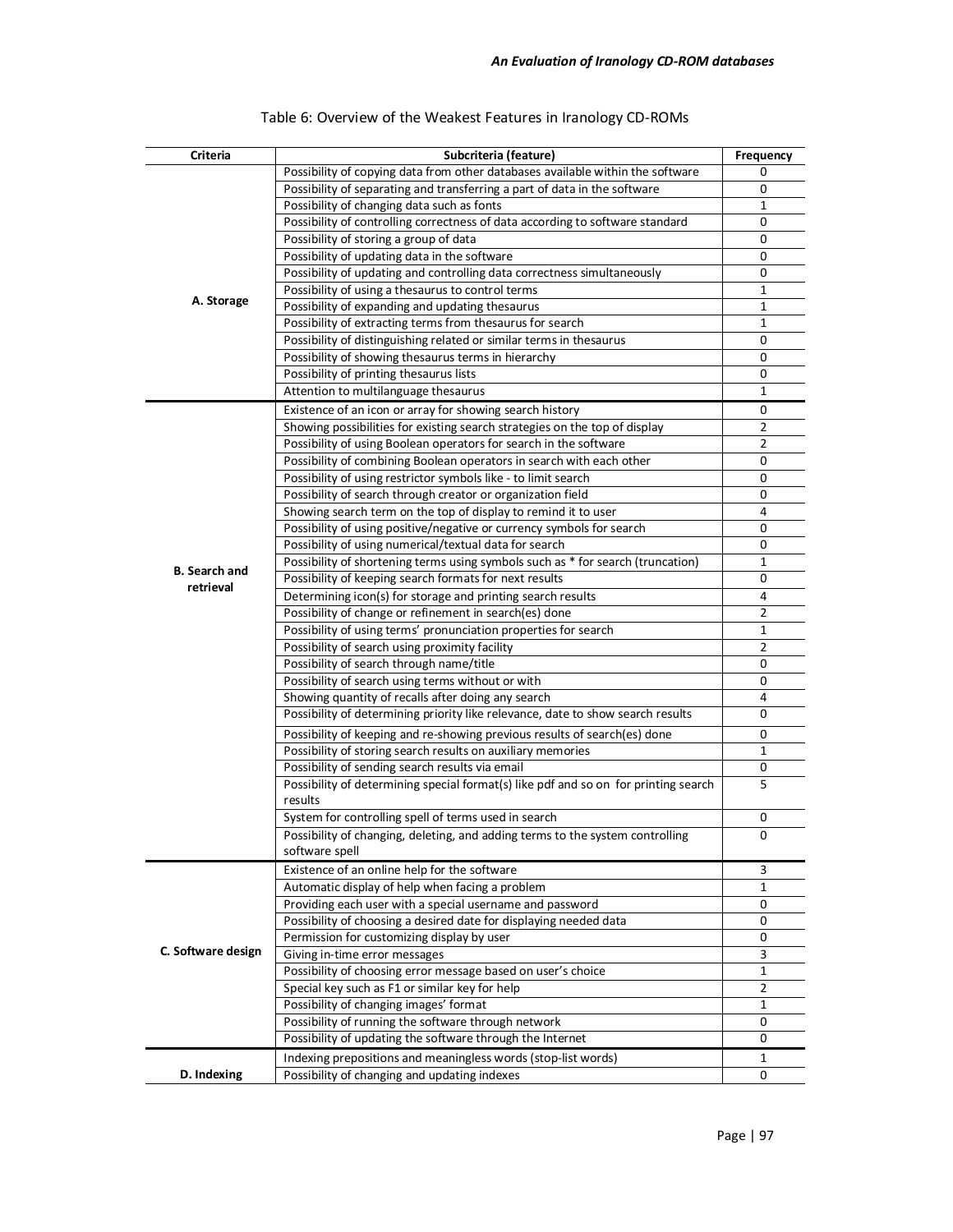Based on findings in Tables 2-5 and especially Table 6, it is evident that the most critical point of Iranology CD-ROMs is related to criterion "search and retrieval" of which only 7.5% of all its defined indices have been observed by the softwares. The other criteria have been considered as meeting 51.6% of the software design, 33.6% of the storage features and 20.7% of the indexing features. From a practical perspective, Table 6 tries to help Iranology CD-ROM database providers identify some of their shortcomings in the production of these information sources.

#### **DISCUSSION**

It can be said that this study has contributed to the research into the evaluation of CD-ROMs particularly in Iran as a developing country in which CD-ROM databases are still of high usage. According to the results, it can be said that the features that have been included more than ninety percent in all 35 Iranology CD-ROMs studied in the research are: "Supporting visual files in the software"; "Supporting textual data"; "Supporting numerical data"; "Supporting textual-numerical data"; "Supporting historical data"; "Apprehensible division and separation of data on display"; "Using colors or different fonts to separate different parts"; "Optimal density of data on display (interface)"; "Proper size of letters for reading textual data available on display"; "Existence of a special title at the top or down of each page for showing data content"; "Clarity and shortness of each page's title"; "Possibility of changing images' size by user"; "Ability of showing the text and image simultaneously"; and "Possibility of exit from the software at any time and any part".

Unfortunately, in spite of high emphasis on the importance of searching and retrieving features in previously done studies by Nicholls et al. (1990), Jacso (1992), Schwartz (1993), Richards and Robinson (1993), Oppenheim and Rodgers (1995), Zumer (2000) and Jeevan (2001), the results of the present research showed that the weakest performer which its defined indices have been less observed by the softwares is related to criterion "search and retrieval". Moreover, among its indices one of the least observed indices was 'Boolean operators' which is of high necessity according to related literature (e.g. Hewison 1989; Richards and Robinson 1993). Therefore, more effort should be invested into this area. This may be an unattainable goal because of the general complexity of information retrieval systems, but could result at least in better context-sensitive help. On the other hand, better performance of software design in Iranology CD-ROMs indicates that their providers have more considered the format and intermediary searching than end-user searching. Yet, for more improvement and taking effective steps towards more interactive and floating CD-ROM environments, they should take this topic into account, enriching needed capabilities according to today's end-users' information needs and demands.

#### **CONCLUSION**

Page | 98 In spite of fast pace of information technology and thus the growing emergence of modern information tools and carriers, the market of CD-ROMs seems to be prosperous. Hence, as Oppenheim and Rodgers (1995, p. 19) declare that *"a successful product will not only be a document supply and storage system, but will also offer a wide range of search and retrieval facilities, and a "user friendly" interface and manual"*, Iranology CD-ROMs need much attention. Because, it is evident that as the market grows, users' expectations will increase. In one word, CD-ROM providers in Iran should be vigilant more than before; they should understand the characteristics and functionality required by the various Iranology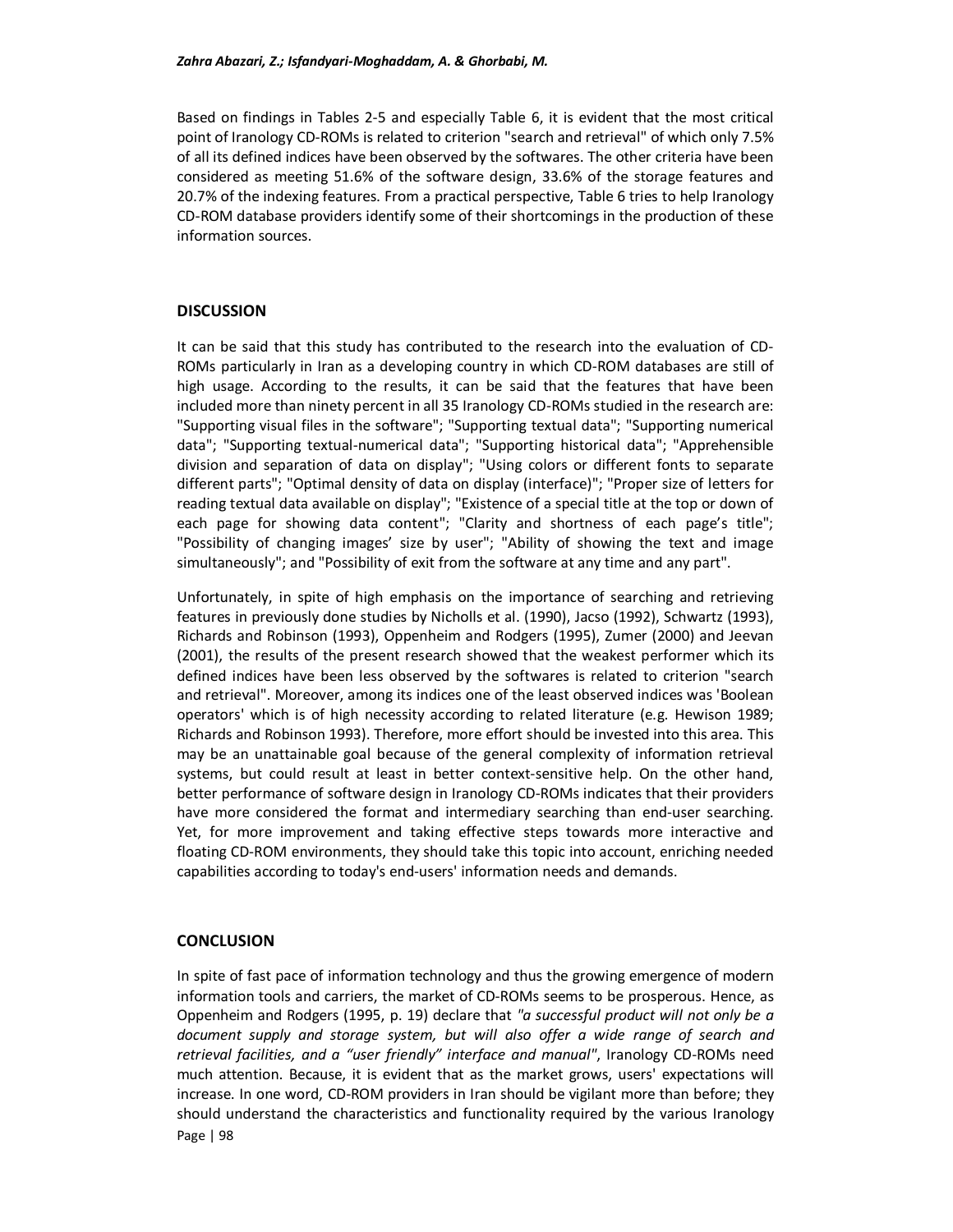CD-ROMs, and to make use of these to the benefit of the end users. Optimistically, findings of this study which can be a good starting point can help related bodies improve the status of information flow in the field of tourism because this resource has a variety of information about different aspects of Iranian history, literature, art and cultural heritage. Hopefully, in spite of outstanding place of on-line carriers, CD-ROMs are not neglected and doing studies such as this may assist help respective bodies reorient off-line information tools because of their undeniable attractions and potentials even in ever-changing on-line world. In a word, as the Hacker's Dictionary has very aptly expressed, "nothing beats the bandwidth of a Boeing 747 full of CD-ROMs!'' (Cunningham and Rosebush 1996, p. 52; quoted in Beheshti , Large and Moukdad 1991, p. 229). CD-ROMs are never-ending and will be still alive. As for the future, it is suggested that such a research which can play as a platform for further user studies will be done based on end-users' perspectives, either beginner or expert.

#### **ACKNOWLEDGEMENTS**

The authors thank the authorities of Iran's Cultural Heritage, Handcrafts and Tourism Organization (ICHHCO) for their cooperation. The authors would also like to extend their appreciation to respected reviewers of the article for their guiding comments. Dr. Abrizah Abdullah is highly appreciated for her scientific help.

#### **REFERENCES**

- Aqili, S.V. and Isfandyari-Moghaddam, A. 2008. Bridging the digital divide: The role of librarians and information professionals in the third millennium. *The Electronic Library*, Vol.26, no.2: 226-237.
- Arms, W.Y. 2000. *Digital libraries*. MIT Press. Available at: http://www.cs.cornell.edu/wya/diglib/ms1999/
- Beheshti, J., Large, A. and Moukdad, H. 2001. Designing and developing multimedia CD-ROMs: Lessons from the Treasures of Islam. *Online Information Review*, Vol.25, no.4: 229-240.
- Bowers, R. 1994. Welcome to the second computer revolution: A beginner's guide to CD-ROM. *CD-ROM Professional*, Vol.7, no.1: 20-32.
- Chen, R.S. and Chen, C.C. 2002. Design of a full text image Chinese CD-ROM database retrieval system in a campus digital library. *The Electronic Library*, Vol.20, no.6: 460- 465.
- Cunningham, S. and Rosebush, J. 1996. *Electronic Publishing on CD-ROM*. O'Reilly: Sebastopol, CA.
- Griffiths, J.R. and Lambert, J.S. 1995. CD-ROM interfaces: Full-text databases. *Library Review*, Vol.44, no.8: 20-27.
- Harry, V. and Oppenheim, C. 1993. Evaluations of electronic databases, Part I: Criteria for testing CD-ROM products. *Online Information Review*, Vol.17, no.4: 211-222.
- Hewison, N. S. 1989. Evaluating CD-ROM versions of the MEDLINE database: A checklist. *Bulletin of Medical Library Association*, Vol.77, no.4: 332-336.
- Jacso, P. 1992. *CD-ROM software, dataware, and hardware: Evaluation, selection, and installation*. Englewood, CO: Libraries Unlimited Inc.
- Jeevan, V.K.J. 2001. Information retrieval commands for CD-ROM: A comparison of SPIRS, OnDisc and ISI-CD with NISO/ISO standards. *Online Information Review*, Vol.25 no.3: 196-208.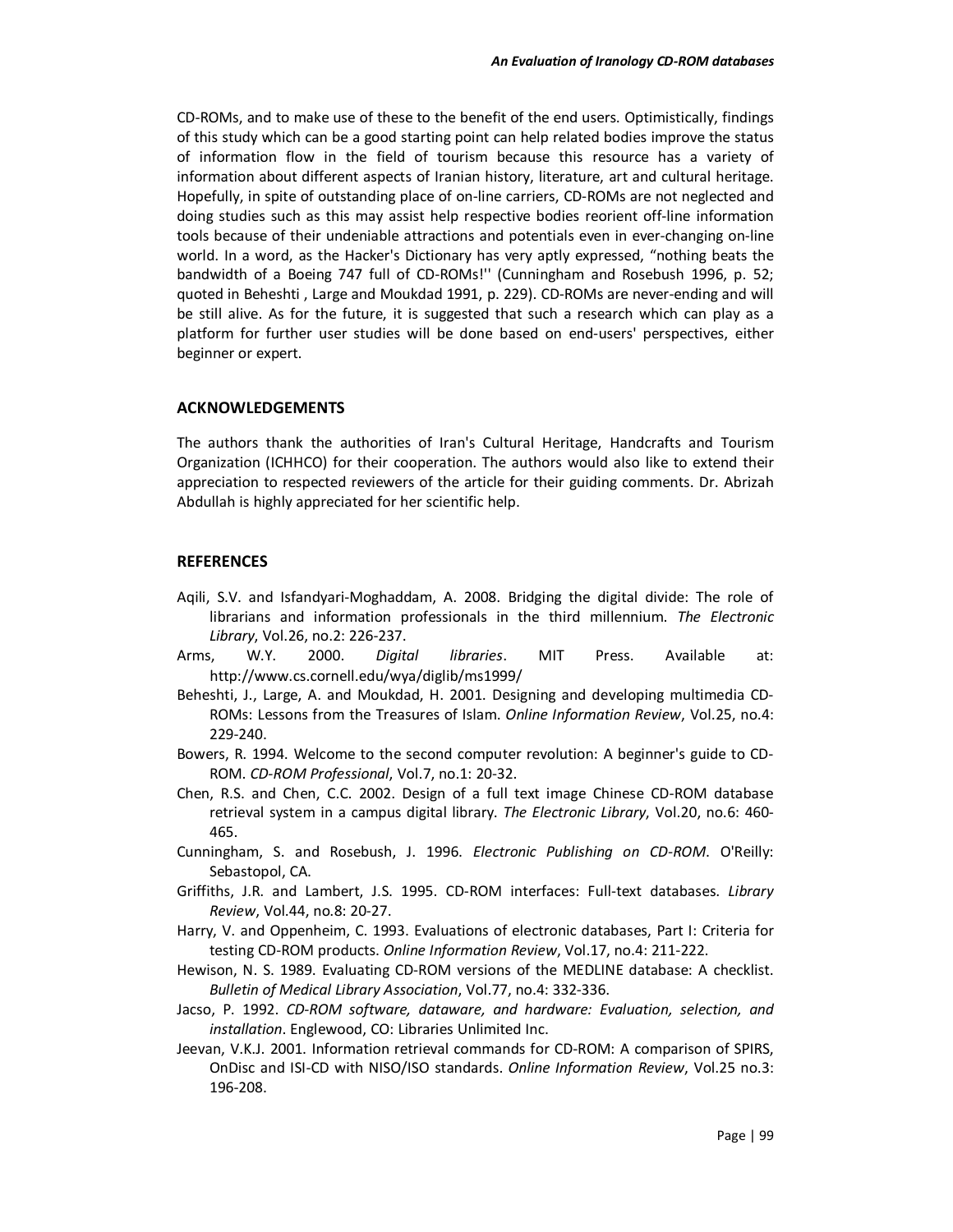- Jeng, J. 2005. Usability assessment of academic digital libraries: Effectiveness, efficiency, satisfaction, and learnability. *Libri*, Vol.55, no.2/3: 96-121.
- Johnston, C. S. 1994. CD-ROM database quality: Some observations based on experience at Sultan Qaboos University library. *Program: Electronic Library and Information Systems*, Vol.28 no.4: 379-394.
- Kumar, S. 1997. Deploying networked CD-ROM services in a research institute: A case study. *Asian Libraries*, Vol. 6 no. 3/4: 178-184.
- Nicholls, P., Han, I., Stafford, K. and Whitridge, K. 1990. A framework for evaluating CD-ROM retrieval software. *The Laserdisk Professional*, Vol.3, no.2: 41-46.
- Oppenheim, C. and Rodgers, V.A. 1995. An evaluation of the patent view CD-ROM database. *World Patent Information*, Vol.17, no.1: 9-20.
- Richards, T. and Robinson, C. 1993. Evaluating CD-ROM software: A model. *CD-ROM Professional*, Vol.6, no.5: 92-101.
- Schwartz, C. 1993. Evaluating CD-ROM products: Yet another checklist. *CD-ROM Professional*, Vol.6, no.1: 87-91.
- Yu, S.C. and Chen, R.S. 2001. Developing an XML framework for an electronic document delivery system. *The Electronic Library*, Vol.19, no.2: 102-110.
- Zink, S.D. 1991. Towards more critical reviewing and analysis of CD-ROM user interfaces. *CD-ROM Professional*, Vol.4, no.1: 16-22.
- Zumer, M. 2000. User interfaces of national bibliographies on CD-ROM: Results of a survey. *Program: Electronic Library and Information Systems*, Vol.34, no.3: 281-290.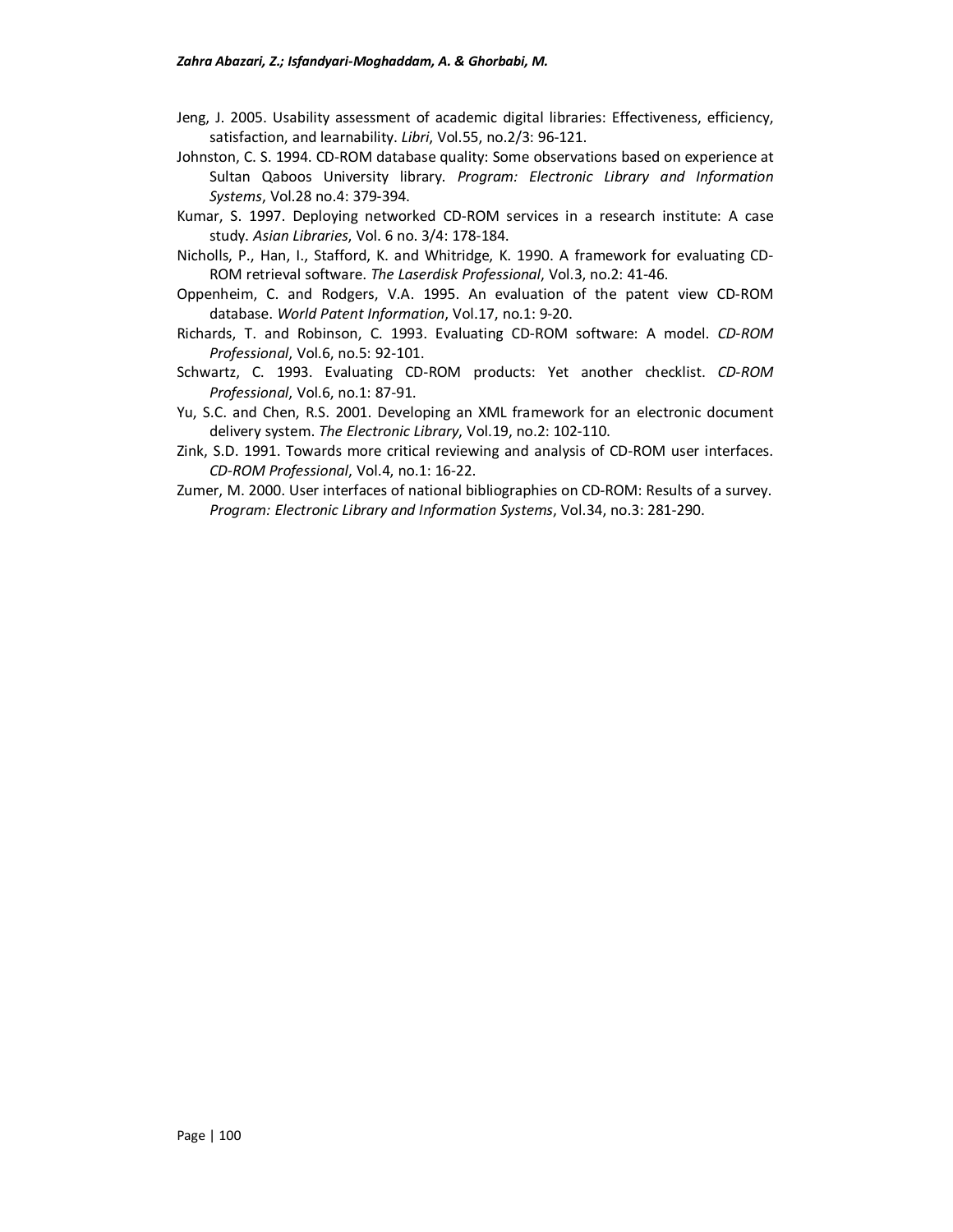#### **APPENDIX 1**

|     | Criteria                                                                                     | Presence | Absence |  |  |
|-----|----------------------------------------------------------------------------------------------|----------|---------|--|--|
|     | A. Data Storage                                                                              |          |         |  |  |
| 1.  | Supporting textual data                                                                      |          |         |  |  |
| 2.  | Supporting numerical data                                                                    |          |         |  |  |
| 3.  | Supporting textual-numerical data                                                            |          |         |  |  |
| 4.  | Supporting historical data                                                                   |          |         |  |  |
| 5.  | Possibility of copying data from other databases available within the software               |          |         |  |  |
| 6.  | Possibility of separating and transferring a part of data in the software                    |          |         |  |  |
| 7.  | Possibility of changing data such as fonts                                                   |          |         |  |  |
| 8.  | Possibility of controlling correctness of data according to software standard                |          |         |  |  |
| 9.  | Possibility of storing a group of data                                                       |          |         |  |  |
| 10. | Possibility of updating data in the software                                                 |          |         |  |  |
| 11. | Possibility of updating and controlling data correctness simultaneously                      |          |         |  |  |
| 12. | Possibility of using a thesaurus to control terms                                            |          |         |  |  |
| 13. | Possibility of expanding and updating thesaurus                                              |          |         |  |  |
| 14. | Possibility of extracting terms from thesaurus for search                                    |          |         |  |  |
| 15. | Possibility of distinguishing related or similar terms in thesaurus                          |          |         |  |  |
| 16. | Possibility of showing thesaurus terms in hierarchy                                          |          |         |  |  |
| 17. | Possibility of printing thesaurus lists                                                      |          |         |  |  |
| 18. | Attention to multilanguage thesaurus                                                         |          |         |  |  |
| 19. | Supporting audio files in the software                                                       |          |         |  |  |
| 20. | Supporting visual files in the software                                                      |          |         |  |  |
| 21. | Relevance of audiovisual files with textual data observed in the software                    |          |         |  |  |
| 22. | Supporting different data files with different postfixes                                     |          |         |  |  |
|     | <b>B. Search and Retrieval</b>                                                               |          |         |  |  |
| 23. | Determining special fields for search                                                        |          |         |  |  |
| 24. | Showing or suggesting the search term intended by user at the top or down of display         |          |         |  |  |
| 25. | Possibility of using free language for search                                                |          |         |  |  |
| 26. | Existence of an icon or array for showing search history                                     |          |         |  |  |
| 27. | Showing possibilities for existing search strategies on the top of display                   |          |         |  |  |
| 28. | Possibility of using Boolean operators for search in the software                            |          |         |  |  |
| 29. | Possibility of combining Boolean operators in search with each other                         |          |         |  |  |
| 30. | Possibility of using restrictor symbols like - to limit search                               |          |         |  |  |
| 31. | Possibility of search through creator or organization field                                  |          |         |  |  |
| 32. | Showing search term on the top of display to remind it to user                               |          |         |  |  |
| 33. | Possibility of using positive/negative or currency symbols for search                        |          |         |  |  |
| 34. | Possibility of using numerical/textual data for search                                       |          |         |  |  |
| 35. | Possibility of shortening terms using symbols such as * for search (truncation)              |          |         |  |  |
| 36. | Possibility of keeping search formats for next results                                       |          |         |  |  |
| 37. | Determining icon(s) for storage and printing search results                                  |          |         |  |  |
| 38. | Possibility of change or refinement in search(es) done                                       |          |         |  |  |
| 39. | Possibility of using terms' pronunciation properties for search                              |          |         |  |  |
| 40. | Possibility of search using proximity facility                                               |          |         |  |  |
| 41. | Possibility of search through name/title                                                     |          |         |  |  |
| 42. | Possibility of search using terms without or with                                            |          |         |  |  |
| 43. | Possibility of search through indexes, lists and selecting their entry(ies)                  |          |         |  |  |
| 44. | Showing quantity of recalls after doing any search                                           |          |         |  |  |
| 45. | Possibility of determining priority like relevance, date, to show search results             |          |         |  |  |
| 46. | Possibility of keeping and re-showing previous results of search(es) done                    |          |         |  |  |
| 47. | Possibility of storing search results on auxiliary memories                                  |          |         |  |  |
| 48. | Possibility of sending search results via email                                              |          |         |  |  |
| 49. | Possibility of determining special format(s) like pdf and so on for printing search results  |          |         |  |  |
| 50. | System for controlling spell of terms used in search                                         |          |         |  |  |
| 51. | Possibility of changing, deleting, and adding terms to the system controlling software spell |          |         |  |  |

# The Checklist Used to Evaluate Iranology CD-ROM Databases